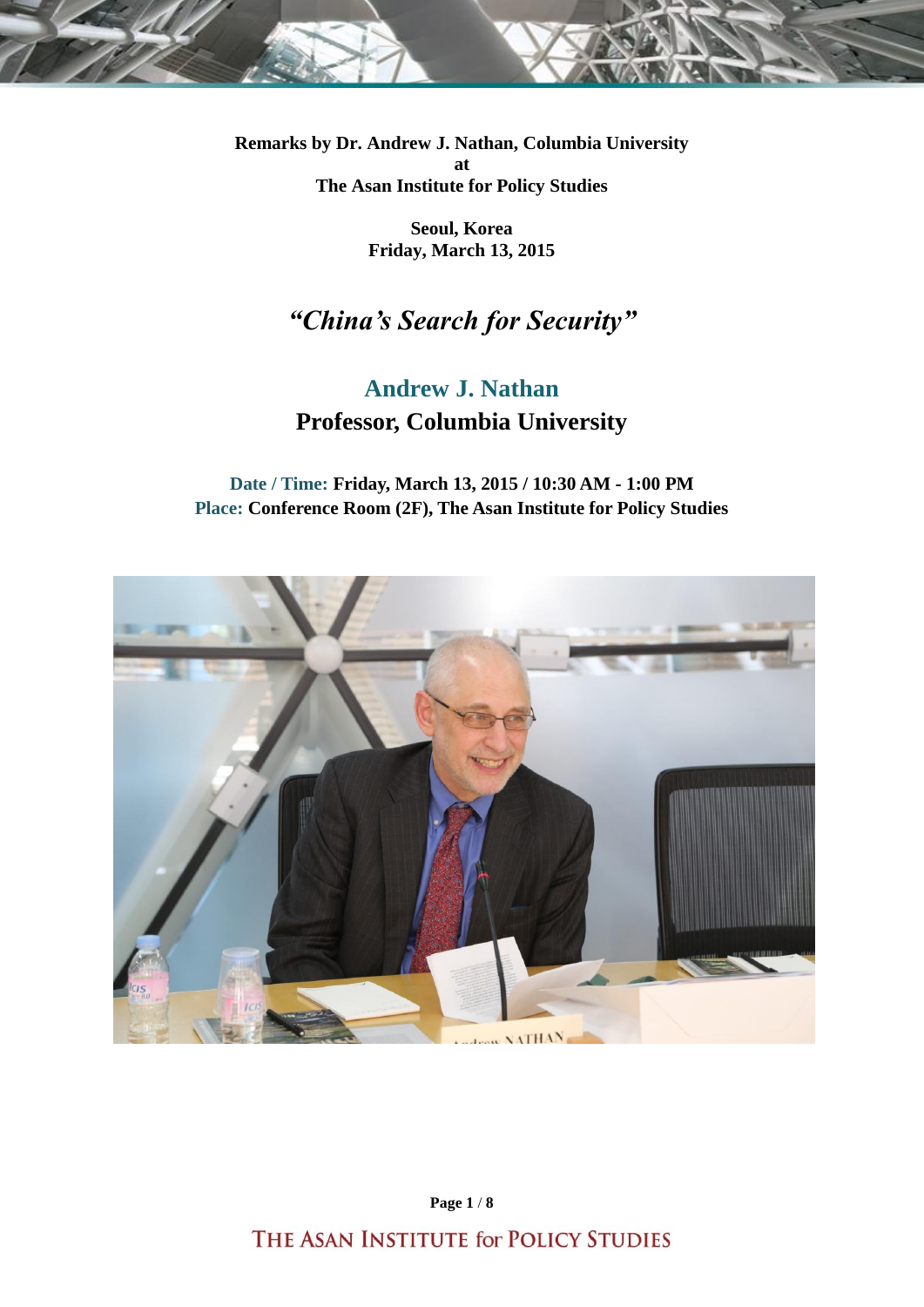*\*\* The following is an abridged version of Dr. Nathan's opening remarks delivered at a roundtable hosted by the Asan Institute for Policy Studies on March 13, 2015 in Seoul, Korea.*

Today, I want to look at China's security situation from the point of view of Chinese policymakers. In the West, we think about the rise of China as a big threat. There are books such as Martin Jacques' *When China Rules the World* and Aaron Friedberg's A *Contest for Supremacy: China, America, and the Struggle for Mastery in Asia, which is about China's* intention to drive the United States out of Asia, and a new book by Michael Pillsbury called *The Hundred-Year Marathon*, in which he says China has been pursuing a long-term strategy to bide its time while it waits for U.S. power to decline to displace it as the global hegemon. So there is a lot of that kind of thinking. That thinking about the "China threat" is now becoming dominant in Washington, which is a change because for many years the thinking in Washington was pretty optimistic: engagement, that China will change, that we have so many common interests. But now it is flipping, which I think is a pretty dangerous development.

But when you look at China's security situation from a Chinese point of view, it is actually scarier and more threatening than we think. That is because power in the international system is not a lump sum; it depends on the situation you are in. The U.S. is in a very favorable security situation: geographically, demographically, historically it has unintentionally inherited this global security position, and it has many allies in Asia and Europe. A unit of power on behalf of the U.S.—whether it is a unit of military or economic power—goes a long way because we don't have to use our power, at least not much of it, to keep security within our borders. We have security problems in the U.S. such as illegal immigrants or terrorism, which are serious, but compared to China's problems they are relatively modest. It requires less use of aggregate power; we don't have to use a lot of power dealing with Mexico or Canada. So we can take power and deploy it globally.

In our book, *China's Search for Security* (co-authored with Andrew Scobell, Columbia University Press, 2013), we talk about four rings of security. The first ring is inside the borders of China. China has the Tibet problem, and the Xinjiang problem, Koreans on the border with North Korea, the Hong Kong problem, the problem of Taiwan—which probably eats up the major portion of Chinese defense planning and preparation—it has the problem of unrest in the countryside and in the factories, an estimated 100 million Christians, the problem of Falun Gong and so forth. This is a very challenging domestic security environment.

The second ring is the 19 neighboring countries. China has more direct neighbors than any other country in the world. None of those countries has a "Chinese culture." They all have their own separate culture. Of course, Korea has Confucianism and uses Chinese characters, and Japan has Chinese characters, and Vietnam has had Chinese influence, but they are all very different cultures. When you think about American and Canadian culture, it is basically

### **Page 2** / **8**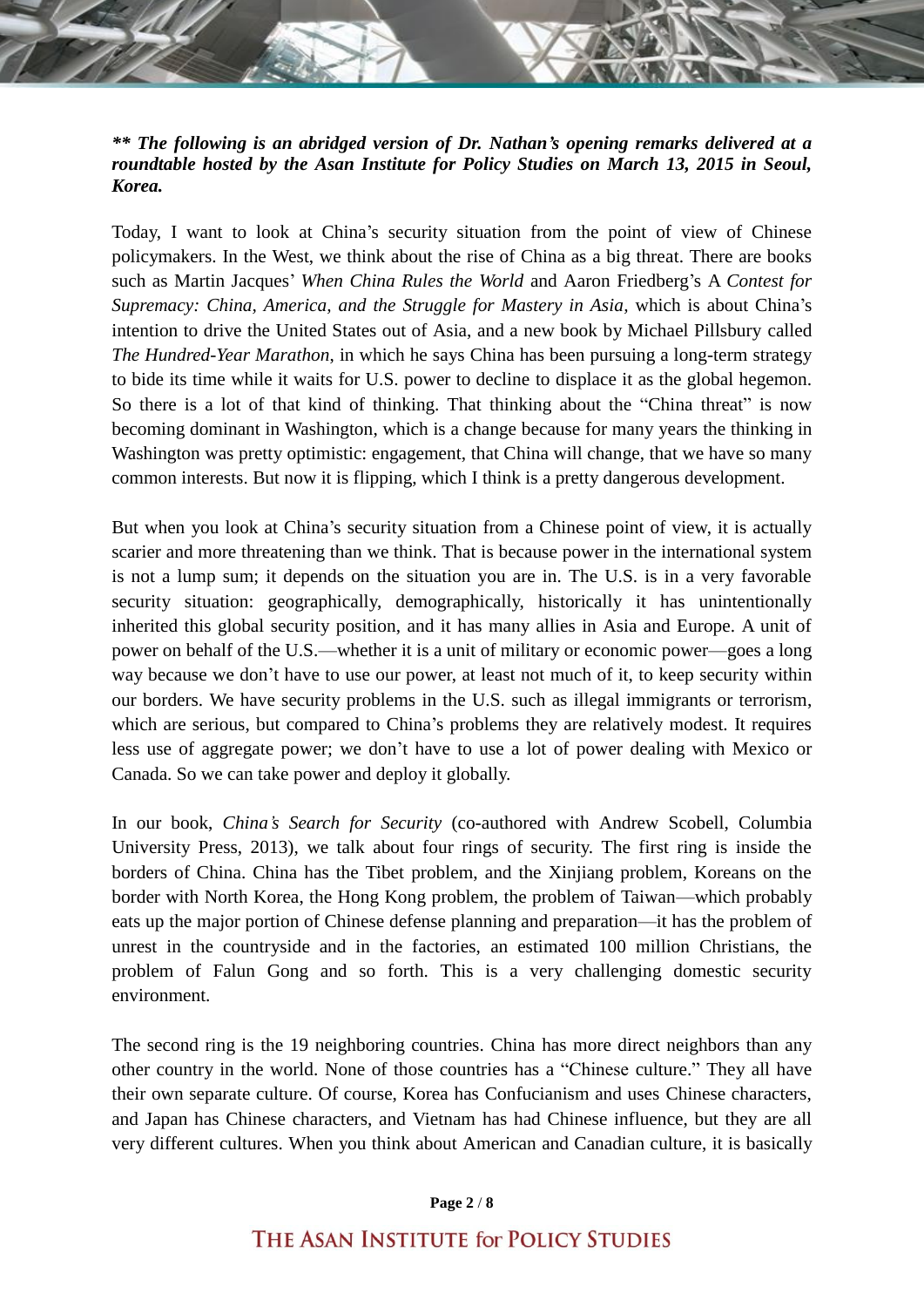identical. Even American and Mexican culture is basically identical. Think of Vietnam, Korea, or Japan, and these are not countries that feel an automatic identity with China, especially since Chinese culture has evolved in the way that it has under Communism. Russia has a formally friendly relationship with China, but the Russians really hate the Chinese and the Chinese don't like the Russians.

And what are these neighbors? Japan has probably the second-best navy in the world. You have India, which is going to overtake China in population size and—while it has always underperformed—has incredible potential. These are countries where Chinese diplomacy has been very smart and successful in achieving the current level of cooperation. With Russia, they have created the Shanghai Cooperation Organization and Chinese-Russian relations are quite stable. They have worked in their relations with South Korea, developing trade relations and intense interactions of all kinds. They have a kind of truce with India. This is good. But I don't think it is possible for these relationships to get much better than they are. I don't see any real world, foreseeable scenario where a country like Japan will tilt towards China; that is really science fiction. That has always been a difficult relationship. The same goes for Russia, India, Vietnam, or Indonesia.

Also in this second ring, you have so many unstable countries. I guess North Korea might be the number one, where any deterioration in the situation would impose enormous costs on China. The Central Asian countries are also very unstable. Pakistan is pretty unstable. So from the Chinese point of view, they are managing all these countries, some of which are very strong and will never knuckle under to Chinese influence, and others that are very weak where China cannot prevent disastrous situations from developing where China would be hurt.

The third ring is different "regional systems" where lots of countries are involved. It is a multilateral situation with the U.S. drawn into it. They are not bilateral relationships. The North Korea situation is multilateralized in a way which has some advantages for China, because it can play a pivotal role in multilateral dialogues, but it is also more difficult for China. China cannot solve the North Korean problem by itself; the U.S. is a factor. From the Chinese point of view, the U.S. is an out-of-control factor that is making the Korean situation worse because I think they believe that if the U.S. weren't threatening North Korean security—as they believe the U.S. does—then North Koreans would be much more amenable to some kind of reasonable reforms. In the Southeast Asian situation as well, something like the South China Sea, where there is a big deal at stake, if you were China, you would be crazy to just give up claims that have some historical basis. Yet they feel that ASEAN is ganging up on them, and that Vietnam is getting the other states to insist on a code of conduct and the U.S. then steps in and says, "We want a resolution by law," which is basically unfavorable to the Chinese position. The third ring is these regional systems that involve even more countries than the twenty-four neighbors: they involve the U.S., Australia, the other Southeast Asian countries not bordering China, and more.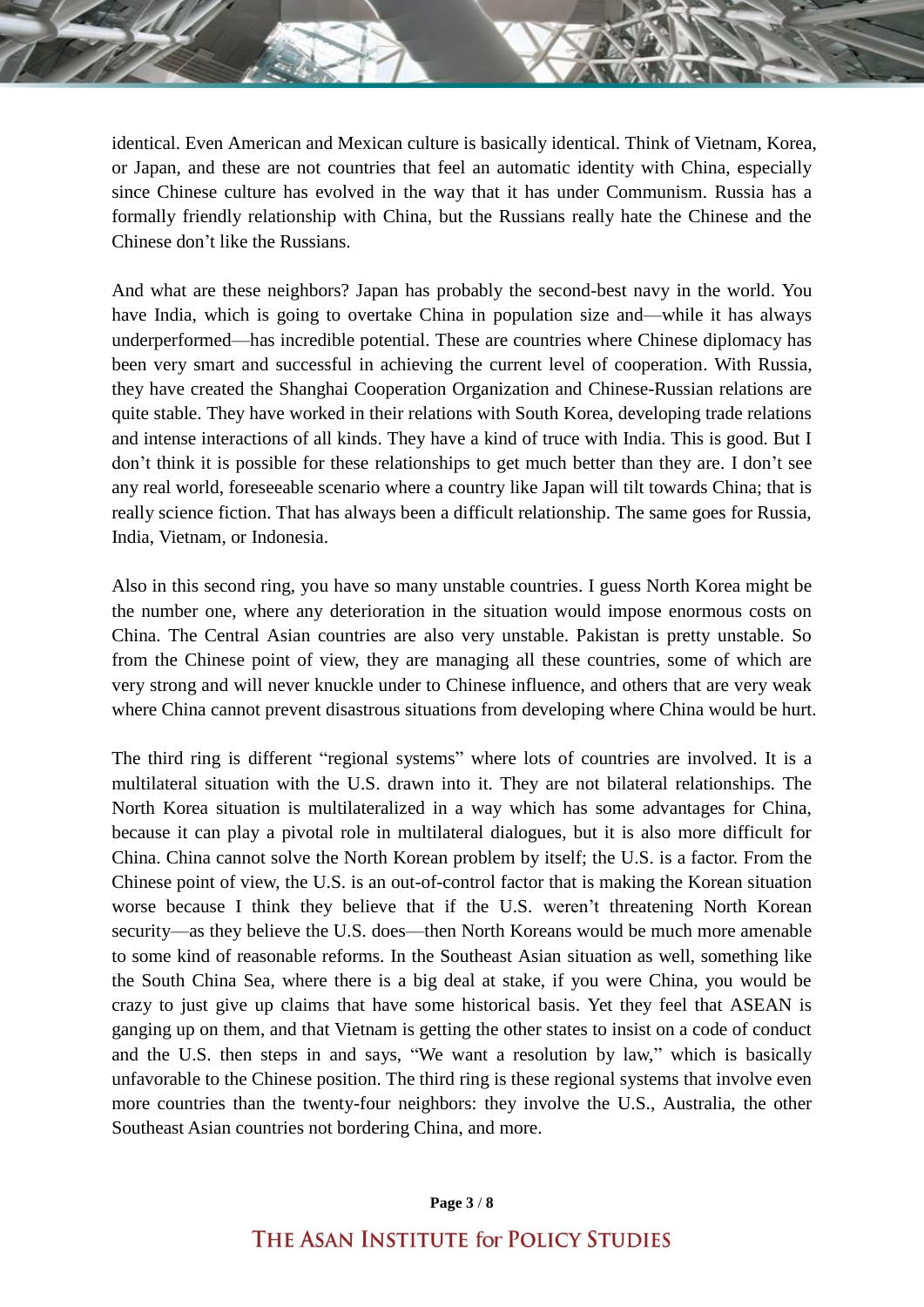The fourth ring is the rest of the world. Because China is engaged in the global economy very deeply and has profited from that engagement, it has gotten the upside of globalization but also the downside which is a heavy dependency on imports of raw materials, heavy dependency on international markets, without having the military or diplomatic capability to secure these interests in Latin America, Africa, the Middle East, and Europe. It is a major power, but not a global power with the capacity to protect the sea lanes through the Indian Ocean or even through the South China Sea, or its personnel in Africa, where to a large extent, it is dependent on others.

If you were China, what would you want to do about that? The Chinese seem to see the U.S. as the most important strategic problem for them and that is what gives rise in Washington to this idea that the answer for China is to drive the U.S. either out of Asia—that is one theory or just supersede it entirely as a global power. I don't think Chinese strategists see this as possible. My reading of Chinese strategy is that it is very realistic, and realist thinking would say, "China cannot in the foreseeable future achieve the hegemony or dominance in its own region" because of the pattern of relationships that I have described. If it doesn't have dominance in its own region, it won't be able to project large amounts of power into the fourth ring.

The Chinese assess that U.S. power is declining, which is controversial, but they assess that it is declining very slowly and that it is not going to be a quick or smooth process. I would add that if American power were to decline quite radically, this would present a new set of problems for China because it would destabilize strategic relations in Asia. What would Japan do in that case? One theory is that Japan would tilt to China, but I think a more realistic theory would be that the current trend of Japanese reaction against the rise of China would be accelerated. Who would provide stability for Southeast Asia? The theory that, "It is thanks to the U.S. that Asia is stable" offends many Asians, but a radical decline in U.S. power would cause all of the actors in Asia to rethink their positions and might not end up in a situation favorable to China. Chinese strategists are pretty careful and don't really harbor this overweening ambition within a twenty or thirty year time frame.

If I stop here, it sounds pretty optimistic. But I don't want to stop there because I think there is another step in the analysis, which is to say, "Okay, this very broad macro-strategic picture is pretty optimistic and status-quo oriented." But the next thing to look at is Chinese-American, shall we say, "frictions" and conflicts of interests that are important and not going to go away. Taiwan is one of those interests and is very important to both sides. The U.S. alliance system in Asia is something the Chinese really don't like and would like to weaken those relationships. The U.S. freedom of navigation policy in the South China Sea threatens Chinese interests. If you or I were the head of China, we would not accept that as a status quo.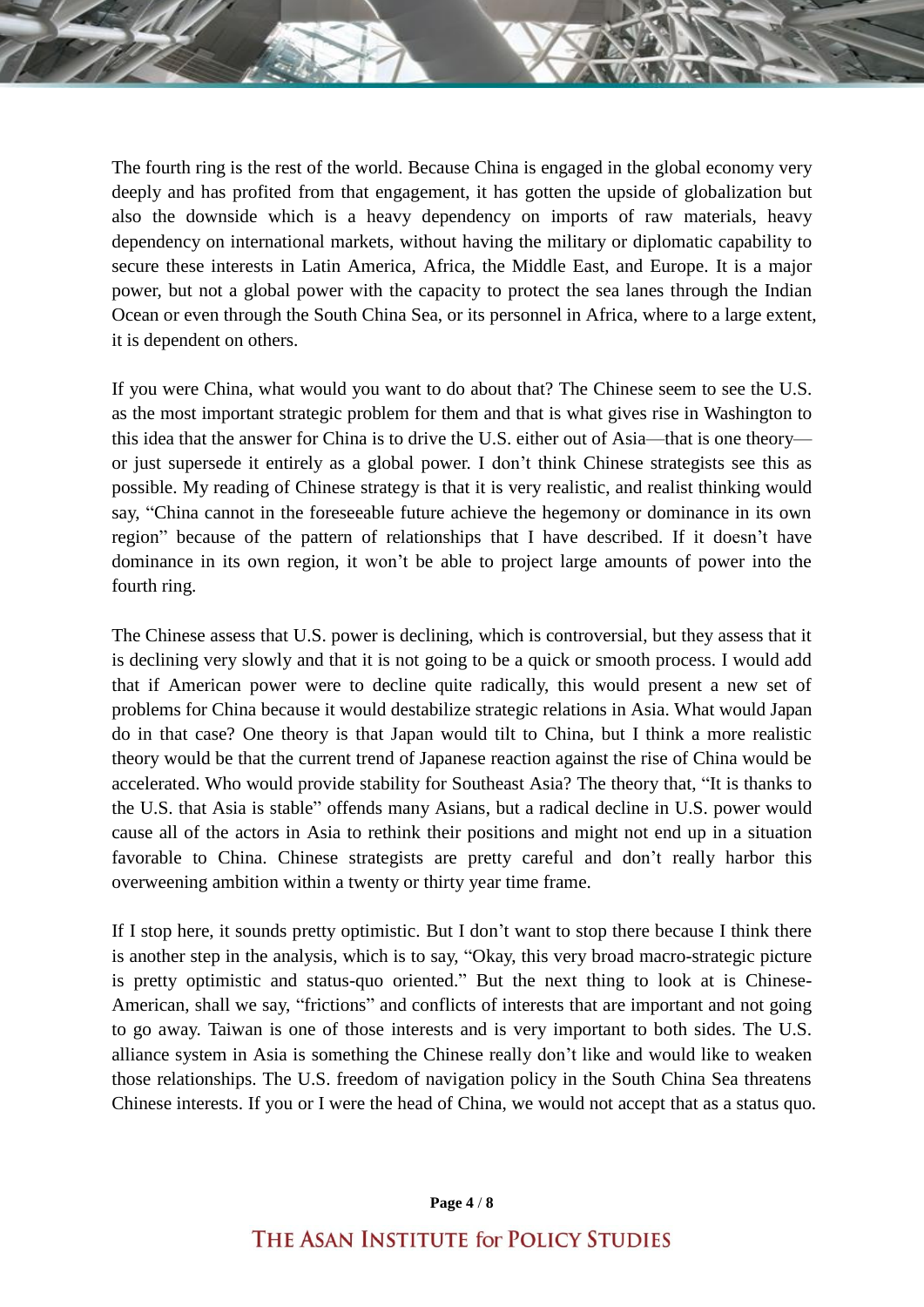I am not talking about international law or ethics, or who is right or wrong, but any government in China is not going to be happy with American naval dominance outside of its twelve nautical mile territorial sea, and the U.S. conducting naval operations which are not war operations but are intelligence, surveillance, training operations, exercises with allies. This is an intolerable situation which China has had to tolerate. As Chinese power increases and as they build up their navy, as they have greater economic influence over other countries in the region, we should expect China to push back against these things that threaten their interests. They naturally want access to the high seas through the first island chain. So they will try and get Taiwan and the Senkakus.

The issue of ideology also comes into this. It is true that the U.S. has a policy of democracy promotion and it is true that the US has attempted to promote democracy in China. Past presidents have said that the purpose of our engagement is to change China. We are not comfortable with authoritarian regimes. Is this just ideology or missionary thinking or is there a strategic logic to that? But I don't think it is true that the U.S. seeks to subvert the Chinese government. This might be a fine grain difference; supporting human rights, supporting civil society is not really the same as the CIA putting funding into a coup group in the Chinese leadership. But it may look similar in the eyes of the Chinese. When the color revolutions happen around the world, some U.S. agencies will brag about their role, even if it may be a little exaggerated. Meanwhile, the Chinese feel that their foreign policy is not ideological they don't care what regime somebody else has—and from their point of view, their policy is consistent with international law, and American foreign policy is threatening. This adds to the difficulties.

If you add up the two big points I have made, you have a picture of strategic macro-caution combined with serious, important, security differences that could lead to friction and conflict, not in the sense of a war, but disagreement, trouble, and possibly low-level clashes if escalation control falters. That will go on for a long time and the outcome of which is a test of will and power as to what the balance will be in Asia. Some people have suggested this long period of friction could be avoided by the two sides reaching some agreement in advance: "let's neutralize parts of Asia, let's agree that China and the U.S. will have a condominium of Asia, or have a new model of major power relations." But I don't think that the U.S. will agree to this, I don't think that Japan would accept it, I don't think that this is a realistic proposal, and I don't think international politics works that way. It works by tests of strength.

The third thing to add to this is more of a dynamic picture—so that is a static picture I have given you—what is likely to change going forward? There are three places we might look for change. One is inside of China. There is a great deal of debate. I do think that the future for China looks full of risk. Yes, China may continue its development, and if it does, it is obviously going to be at a slower growth rate, seven percent may go down to five percent, which many Chinese are saying that is going to be the picture. That would still be great, but

### **Page 5** / **8**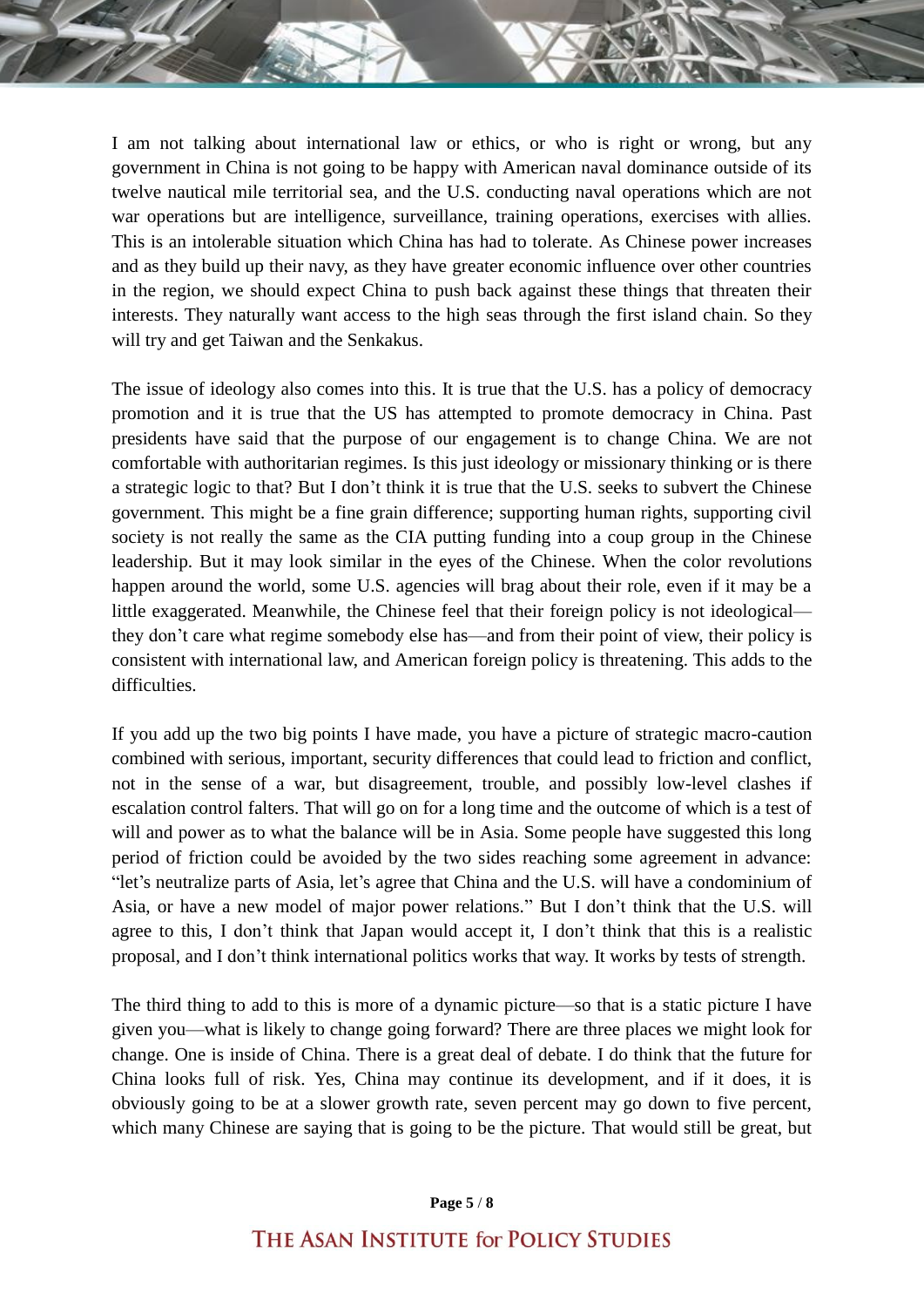the reduction of the growth rate will cause challenges: social stability issues, employment issues, and so forth.

Politically, the regime seems to be aiming to maintain one party rule but to reach a better relationship with society in a responsive Chinese-style democracy which is not Western-style democracy. I would use the word "responsive authoritarianism." They seem to want that. But that is a very difficult transition. We see the anti-corruption campaign, the social alienation from the ideology, and more. So there is certainly a risk of some kind of collapse or regime transition there. The sense of uncertainty in China is frightening. I wrote an article in 2003 called "resilient authoritarianism" where I said the regime is more resilient than Western analysts believe and I still think that is true. But despite the resilience of the regime, it's amazing how much uncertainty hangs over it. That uncertainty itself is a cost for the regime, like people taking their capital out and sending their sons overseas. It is a fact right now, that uncertainty. Future trends may weaken China's strategic situation even more than it is already vulnerable.

The second area where change might occur is in the region. Countries like Japan, Vietnam, and Indonesia seem stable, but there are danger spots: there is the risk of conflict in Taiwan, there is North Korea, Pakistan is a mess, and the Central Asian countries are a mess, so things can break out. I am not suggesting that next week something will happen in any of these countries, but over a ten or so year time frame the possibility of disaster of some kind or another in bordering countries where China's ability to control it, is pretty limited. They could be presented with those challenges or with the opposite kind of challenge of the rise of India or recovery of Japan.

The third area of uncertainty has to do with U.S. policy. Our policy is so unpredictable in the U.S. that it has always been a problem for our allies. Who is going to be the new president and how much do they know about foreign policy? We never know. We never know where the U.S. economy is headed. My view is that the U.S. is not declining, yet. For the foreseeable future, it will remain committed in Asia. We now have this statement in the U.S. that America is a "resident Pacific power," so they repeat this mantra. It signals that the U.S. has very important strategic interests that if we allow a "thread" to be pulled out such as Taiwan, or gave up the principle of freedom of navigation, or accepted North Korea as a nuclear power, it would unravel American credibility in Asia, and also in Europe, and it would have enormous strategic implications.

So I don't think U.S. policymakers are going to do those things. Any projection about the future that depends on the idea of an U.S. pullout is an erroneous projection. From the point of view of China, the U.S. problem is not going to go away and it is not going to be easily solved. Chinese strategic thinkers like to appeal to reasonable sentiment, but in fact from an American point of view, these deployments in Asia are very essential and I don't think they

### **Page 6** / **8**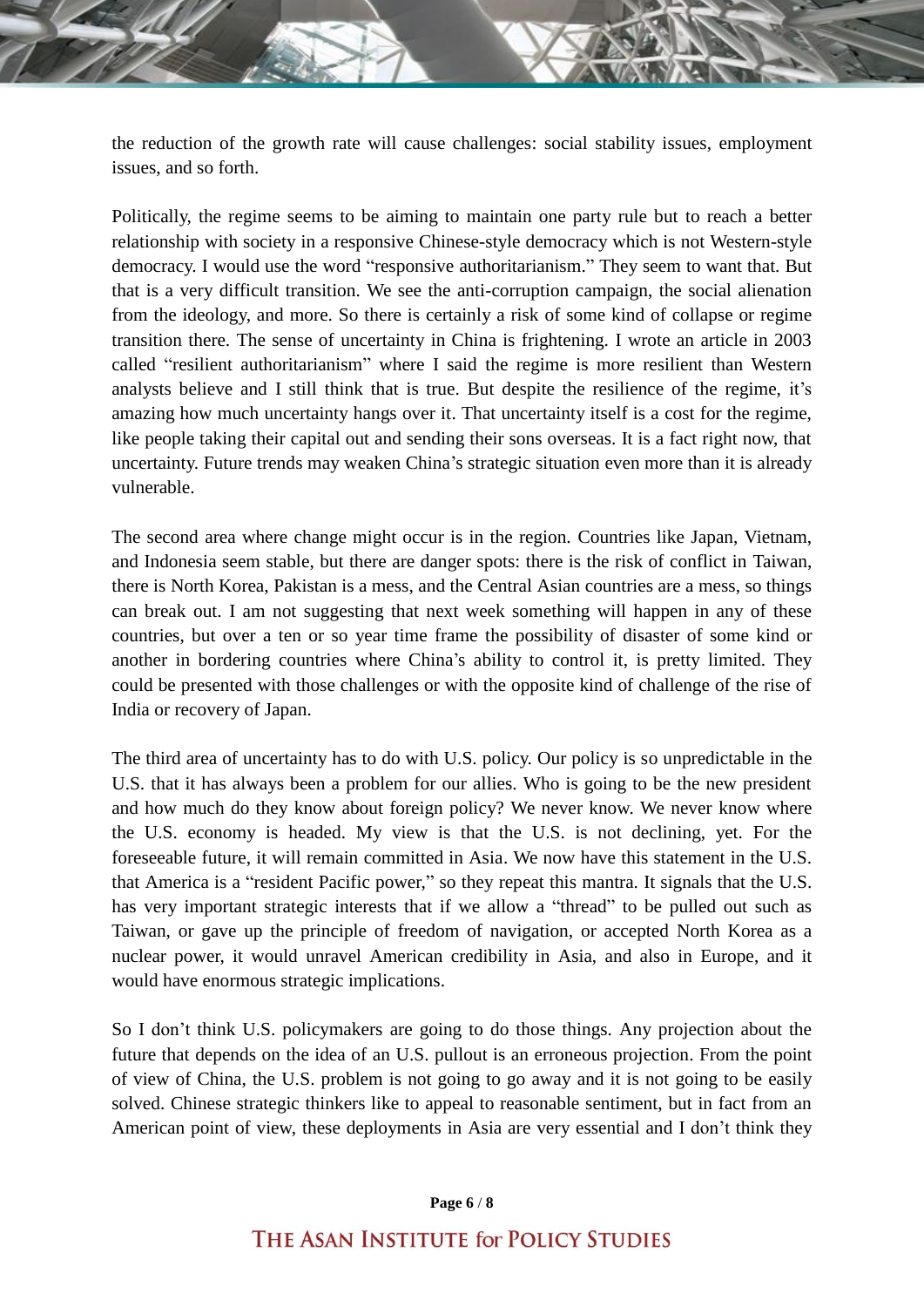are going to be abandoned. Every country looks at the U.S. and says, "How reliable is its commitment and how do we accommodate a rising China?" I understand that Korea thinks long-term about these issues and how to balance them and I guess I would like to hear from you and your thinking about that. Let me end here and thank you so much for listening.